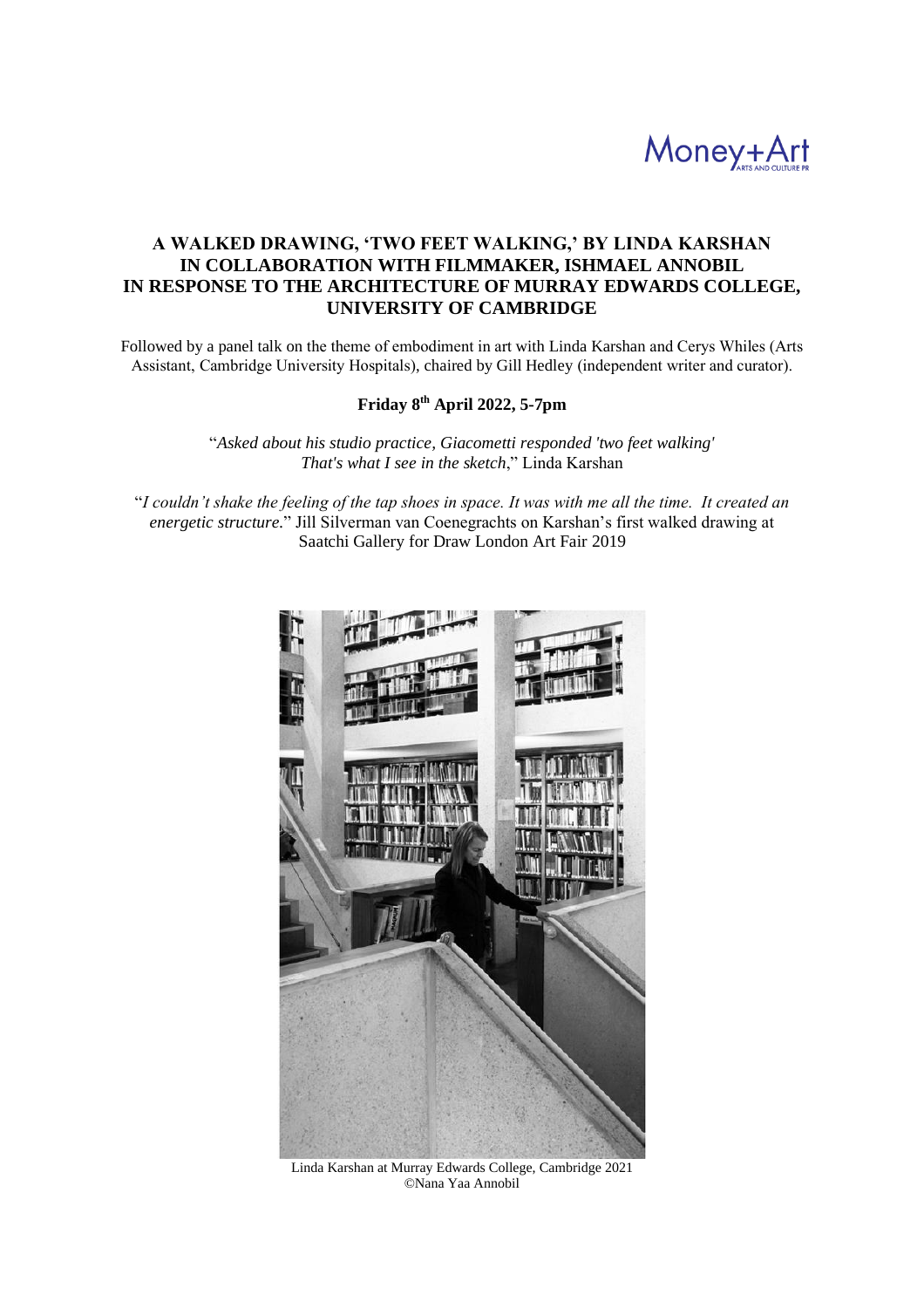In the early evening of Friday 8th April in the Brutalist building of Murray Edwards College, Cambridge, Linda Karshan will perform *Two Feet Walking,* the latest iteration of her remarkable walked drawings. The performance is to be filmed by Ishmael Annobil. Starting in the Rosemary Murray Library, home to over 60,000 books and the scene of countless hours of reading, thinking and writing, Karshan will produce a different and complementary type of knowledge: one that uses the body and the senses to acquire a better understanding of the world.

Karshan's art evolves in a creative zone similar to the 'transitional space', described by British psychoanalyst Donald Winnicott as being located between internal and external reality. She accesses it by following an internal rhythm 1-2, 3-4, 5-6, 7-8 (turn) to draw lines that are either walked in steps or made on paper. Sometimes she stops "to embellish a particular point with a few steps of dancelike footwork."<sup>1</sup>

Lasting between fifteen and twenty minutes, the walked drawing at Murray Edwards College will be Karshan's longest to date. Together with the work of filmmaker and collaborator, Ishmael Annobil, it will also be the most technically complex – Karshan will wear a microphone, and cameras positioned throughout the library will capture the precision of the corners she makes as she turns. "The corners are crucial; they must be precise. At Skidmore College, I was admonished to 'cross those corners!' It's a Bauhaus thing. Whether I cross them or not, the decision is deliberate and clear." In her Dulwich studio the same impulse dictates 90° anticlockwise rotations of her paper after each drawn line.

Moving along corridors, up and down spiral staircases and into the circular Fountain Court, Karshan will adapt her rhythm and movements to accommodate the architecture's curves. Sometimes she will walk with arms outstretched for balance making a horizontal line that, like the bend of her waist and the strong vertical of her spine, is reflected in the lines of the grid motif that characterises her works on paper.<sup>2</sup> Like the design of the Murray Edwards College buildings, some of Karshan's works include circles. In others, sections of perpendicular lines are joined to form a series of 'marching triangles' or 'dashing corners'. Circles and triangles are closely associated in Karshan's work. Her 'turn and turn about' movement through 90° can be drawn as both a straight line and an arc.

After completing the Library section of the walk Karshan will pause briefly to exchange soft-soled brogues for tap shoes that will amplify her footfall, giving the work additional texture as her route continues along different floor surfaces. "As she moves through each space, Karshan's footsteps resound off the walls and floors in an interplay of echoes and rhythms to create auditory portraits," says Ishmael Annobil. "The artist herself becomes a living presence giving voice to the place itself." As with John Cage's 1952 composition *4' 33"* ambient noise from the audience or elsewhere will form part of the work. Only the fountain, outside in the Court, will be deliberately silenced to avoid drowning out Karshan's footsteps. Karshan hopes the audience will play an active role by listening as well as watching. "Sound is at the heart of the work," she says.

Breath is also at its heart – and not only Karshan's as she creates the work. In preparing for the work she has been particularly aware of the breathing and rhythms of her infant grandson and the sound of her graphite pencil moving across paper reminds her of the noise made by the breathing machine used by her father after he contracted polio in the 1951 pandemic. Covid-19 has brought a poignant new attention to the regularity of breathing and has further strengthened Karshan's ever-present resolve, 'I remain upright and alert because I am able. I am two feet walking because I must.'<sup>3</sup>

<sup>&</sup>lt;sup>1</sup> Ishmael Annobil, film maker and collaborator.

<sup>2</sup> Tomas, Elizabeth, 'Linda Karshan: Inscribed Matter to Matter' in *Linda Karshan: Studio View, a book in three parts*, 2017, p.143.

<sup>3</sup> *Linda Karshan – [Covid-19 Conversation](https://youtu.be/kaS_NHSi4YA)*, directed by Ishmael Annobil Stonedog Productions, 2020.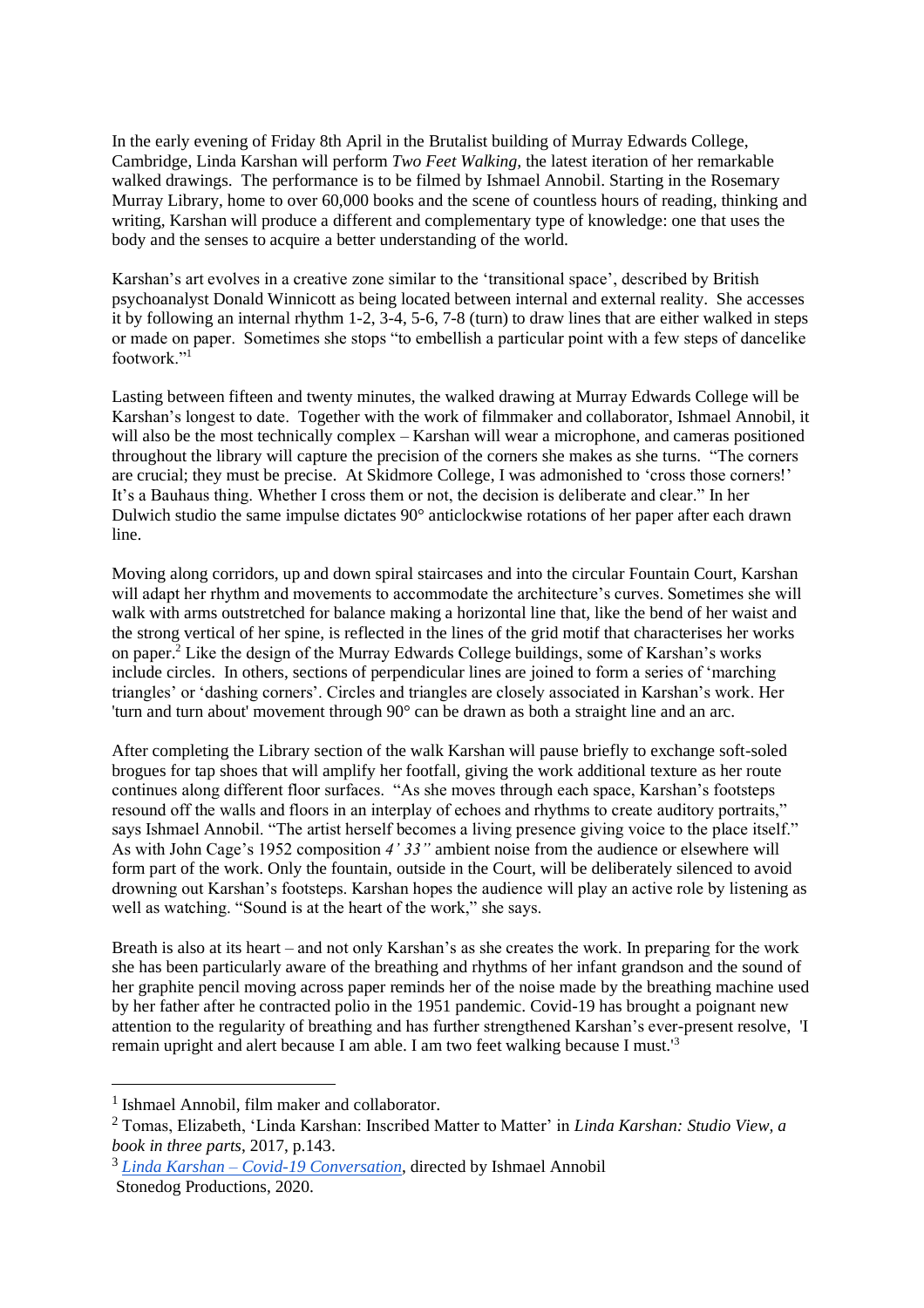At the conclusion of the walk the audience will move to the Dome Linda Karshan will participate in a Q&A chaired by Gill Hedley.

To mark this event Karshan will be donating a copy of the film of the 8th April *Two Feet Walking* to the New Hall Art Collection. In addition, and in homage to the golden pyramids in Anni Albers' silkscreen print *TRIII* (1970) in the Collection, she will be donating a new drawing, *Dashing Corners*  (Autumn, 2021) "Their clear structure derives from the grid; they fall firmly within a Bauhaus aesthetic. Yet their sense of play is of today, and of my own making."

*Dashing Corners* will be accompanied by a text,

*Thinking of Murray Edwards and marching triangles. And 'holy theatre' where, 'step by step', the performer extends his knowledge of himself. 'At the end of the day'-16 Jan.-. 'At the end of a long day.' Happy Days, by Beckett*

This is one of Karshan's meditative jottings, 'brief writings – trials, perhaps – [that] track my movements in the studio and my thinking too, as I seek to understand what it could mean.<sup>4</sup>

### **For further press information, please contact Sophie Money[, smoney@moneyplusart.com](mailto:smoney@moneyplusart.com) or +44 (0)771 800 2453**

### **The New Hall Art Collection**

Karshan's route takes her past many artworks in the College's New Hall Art Collection, the largest collection of art by women in Europe. It includes 550 works by leading artists such as Barbara Hepworth, Paula Rego, Lubaina Humid, Faith Ringgold, Tracey Emin and Cindy Sherman. Founded in the early 1990s, the Collection challenges the underrepresentation of women artists in museums and galleries. The Collection is displayed throughout Murray Edwards College, an iconic Brutalist building designed by Chamberlin, Powell and Bon as a manifesto for women's education.



Linda Karshan at Murray Edwards College, 2021 ©Nana Yaa Annobil

<sup>4</sup> Karshan, Linda. Forward. In *Linda Karshan: Studio View, a book in three parts*, 2017 p.7.